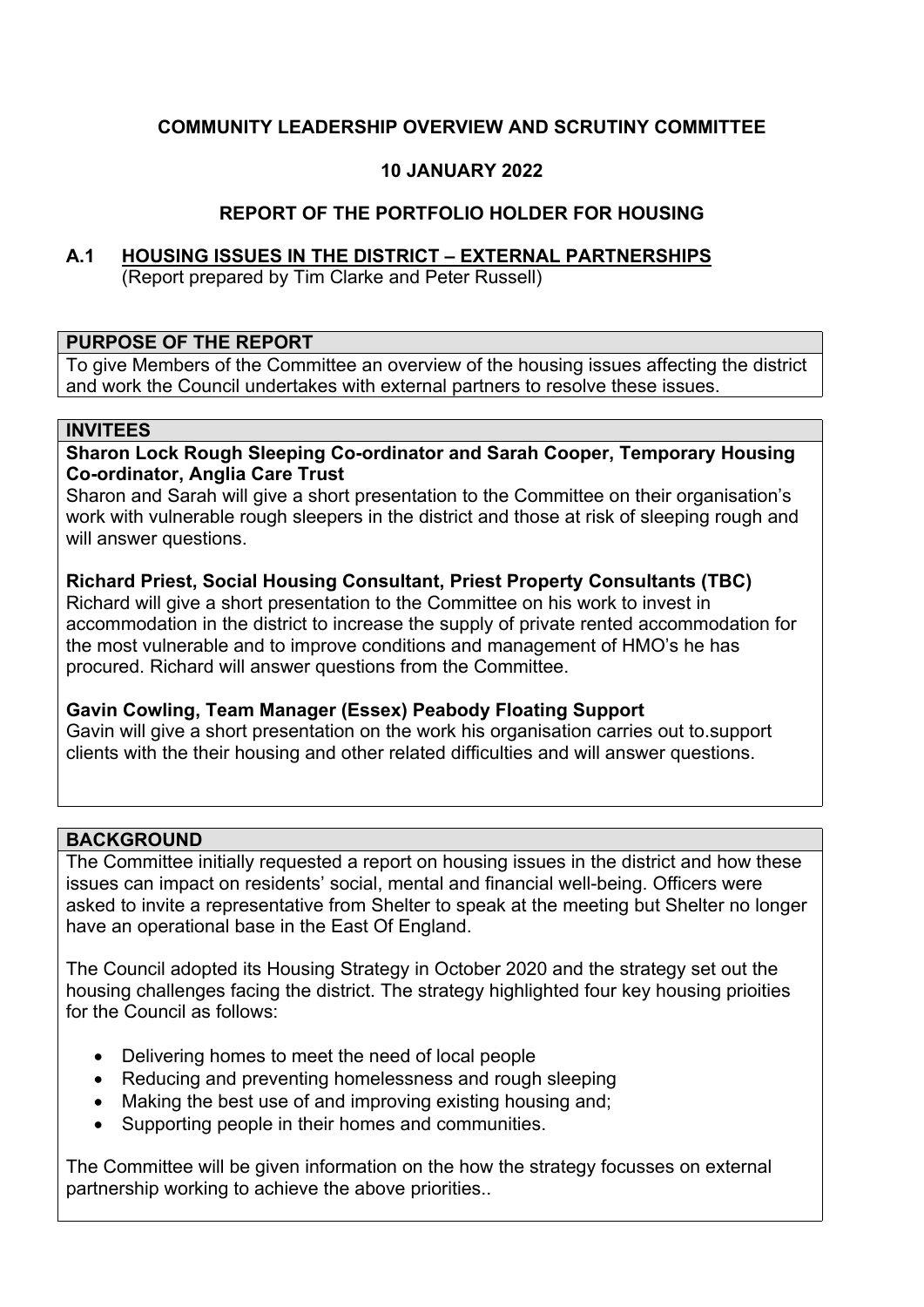#### **DETAILED INFORMATION**

The Council's Housing Strategy was adopted at a time when the Council was facing a number of national and local challenges, notably the Covid-19 pandemic. The Council is determined, in its community leadership role, to work with statutory and non-statutory partners to **deliver homes for local people, tackle homelessness, make the best use of our housing stock and to support residents in their homes and communities.** The Council works in partnership with partners in the statutory and non-statutory sector to ensure that we can meet these priorities to improve the lives and health and well-being of our residents in all housing sectors and to ensure that the district remains a great place to live.

## **Delivering Homes to Meet the Needs of Local People**

Delivering homes to meet the needs of local people is a key priority for the Council. The Council's Housing Allocations Policy contains a residency requirement for the majority of applicants so that applicants cannot apply for housing unless they have lived in the district for at least three years. The Council has adopted a Housing Acquisitions and Development Policy to facilitate the delivery of new Council homes in the district.

Whilst the Council is keen to add to its own stock, it also works with other Registered Providers (RP's) and Homes England to deliver new affordable homes in the district. There are currently 26 registered providers and charitable housing trusts operating in the district and 2,538 properties are owned between them.

Since the Housing Strategy was adopted, there has been an increase in the number of new homes delivered in the affordable sector as follows:

| Number of TDC new-builld homes       | 11                                 |
|--------------------------------------|------------------------------------|
| Number of dwellings acquired by TDC  | 17 (including 15 x S106 dwellings) |
| Number of new build rented homes by  | 77                                 |
| RP's                                 |                                    |
| Number of new build shared ownership | 37                                 |
| homes delivered by RP's              |                                    |
| Total                                | 142                                |

This total figure is more than was delivered in the previous four financial years. Although the delivery of new homes has increased, there is a requirement to deliver 165 affordable homes each year to meet the target required in the emerging Local Plan. It should also be noted that since the housing strategy was adopted, the Council has sold 12 homes to tenants exercising their right to buy.

The Council is also engaging with the SME\*\* development sector to deliver new homes in the district. In December 2020, the Council was one of three Council's selected to take part in a pilot scheme run by Local Partnerships – an organisation owned by HM Treasury, the Local Government Association and the Welsh Government -to engage with the SME sector to try and bring forward small sites in the district that could deliver Council housing. The Cabinet has agreed to continuously engage with the SME sector going forward and the Council will shortly be seeking tenders from the SME sector to deliver up to 20 dwellings on the site of the former Honeycroft sheltered housing scheme in Lawford. Other discussions are ongoing with other SME's to deliver housing and Officers have carried out an appraisal of land owned in the Housing Revenue Account where additional Council housing can be delivered.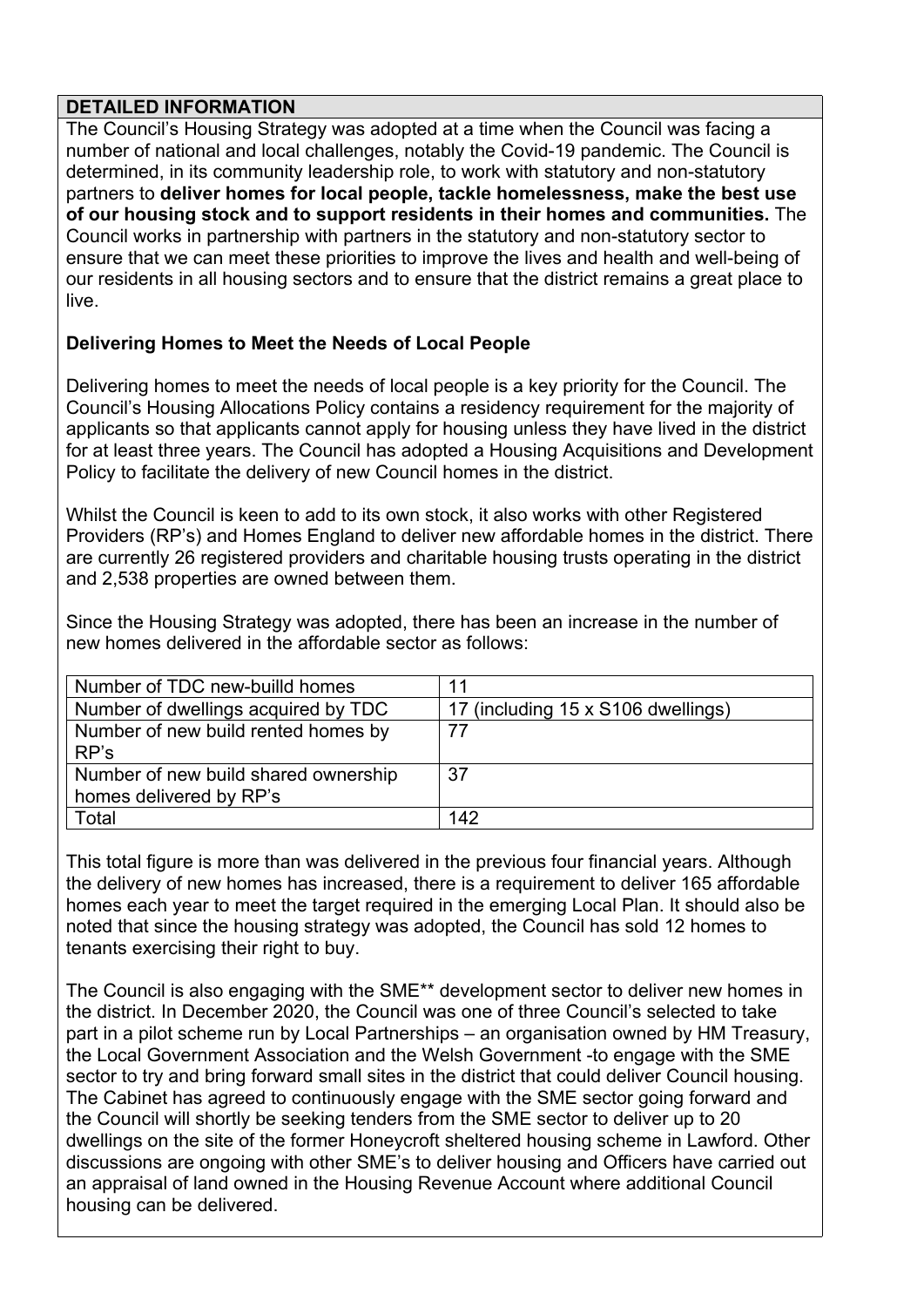Delivering rural housing in the district is a key priority and to meet this end, the Council has facilitated the creation of Community Land Trusts in the district and works with the Rural Community Council of Essex to establish rural housing need. Whilst rural housing will only deliver relatively small numbers of housing, the Council continues to work with external statutory partners to deliver larger, strategic sites in the district such as the Garden Community on the Tendring/Colchester border.

## **Reducing and preventing homelessness and rough sleeping in the district.**

The is a statutory duty on the Council to have a Homelessness Strategy in place and the Council adopted its Homelessnes Reduction and Rough Speeping Strategy 2020-2024 last year. Prior to adopting the strategy and as as part of the consultation process, a Homelessness Stakeholder event was held at the Town Hall where over 30 agencies were invited to give their views on tackling homelessness in the district and to help formulate the priorities for the stategy. The key strategic priorities in the Homelessness Reduction and Rough Sleeping Strategy are :-

- Earlier Intervention and Education
- Better Partnership and Holistic Working
- Increasing the Supply of Suitable Accommodation
- Exploring New Ways to Prevent and Tackle Rough Sleeping.

Although reducing and tackling homelessness is a statutory duty placed on the Council, the Council works with external partners to ensure it fulfils its duties to residents facing homelessness. Following the introduction of the Homelessness Reduction Act 2017 there is a "duty to refer" placed on statutory agencies to refer clients to the Council who are threatened with homelessness. The Homelessness Code of Guidance states that there is a duty on other agencies to reasonably co-operate with local housing authorities in discharging their homelessness functions.

The key statutory partners the Council works wiith are as follows:

- The Department of Levelling Up, Housing and Communities (DLUHC)
- The Department of Works and Pensions (DWP)
- Essex Council Council
- **Essex Police**
- The NHS
- The Probation and Youth Offiending Services

Although not statutory agencies, the Council also works with other agencies which are funded by the statutory sector to assist with homelessness, for example:

- Homeless Link
- The National Homelessness Advice Service
- **•** Streetlink

The Council also works with charitable and voluntary sector locally, espeicially in relation to clients with specific needs as follows:

- Drug and Alcholol Support Agencies (Open Road and Phoenix Futures)
- Intensive Support (Catch 22)
- Young people (Youth Enquiry Service)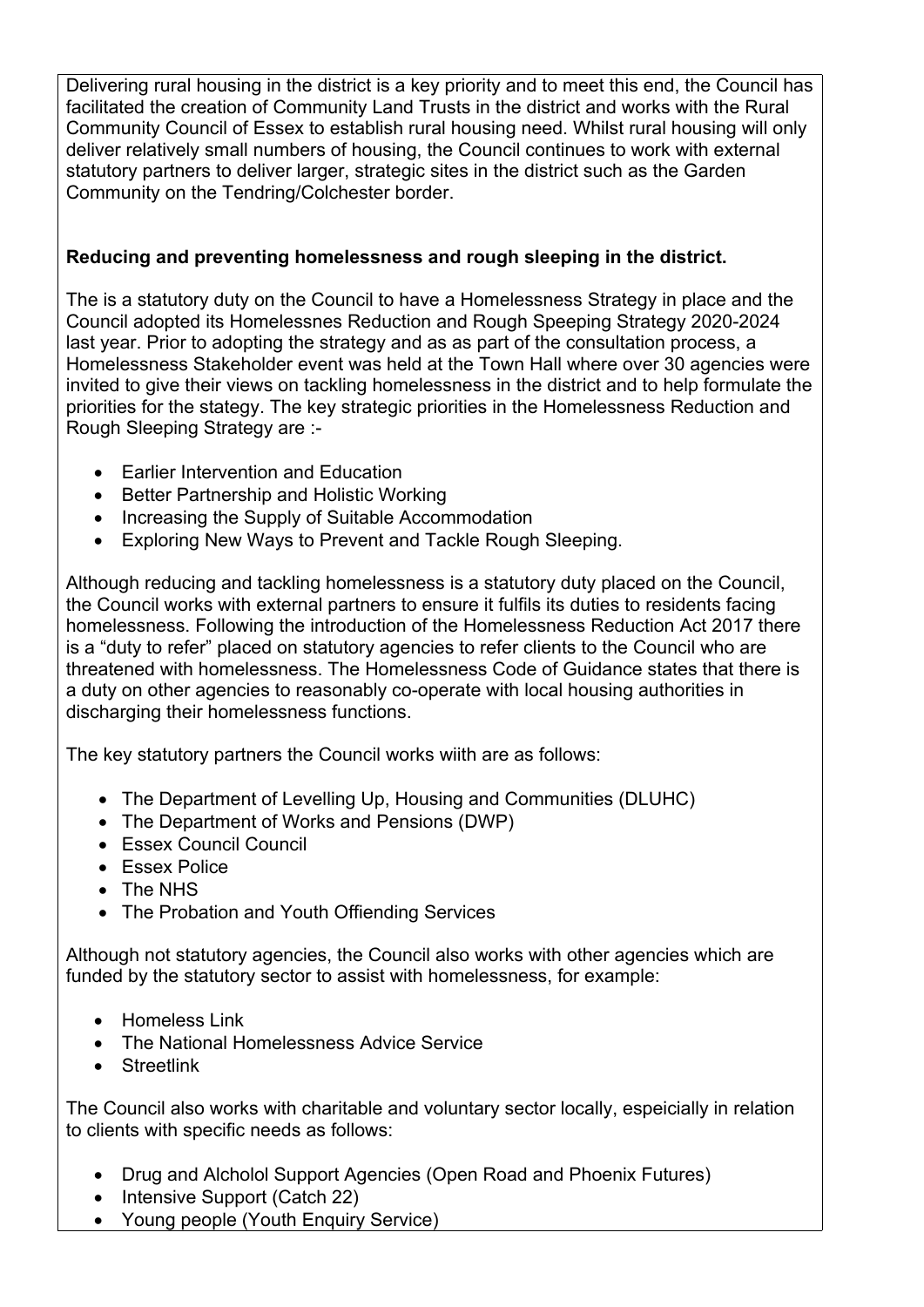- Veterans (SSAFA and The Royal Britihs Legion)
- Domestic Violence (Next Chapter)
- Generic Advice and Support (Citizens Advice Bureau, Peabody Floating Support & Faith Groups
- Rough Sleeping (Anglia Care Trust)
- Supported Housing Providers (NACRO, Peabody Housing, Sanctuary Housing, Anglia Care Trust, Metropolitan Housing and Circle Housing & Support)

Despite the Covid-19 pandemic, partnership working around homelessness issues in the district remains strong albeit there are less oppportunites for partners to get together faceto face to resolve issues. The Council allowed partners to work out of our offices prior to the pandemic but this has ceased due to more remote working. The Council has employed an Early Intervention Officer to work on complex cases with partners as well as a dedicated Accommodation Officer to work with private sector landlords to source accommodation. The Housing Solutions team is represented on a number of local forums where individual cases and the strategic planning of services is discussed and works with others to source funding for services in the district. The Council has worked with Essex County Council and other district and borough authorities to deliver county-wide protocols for young homeless people and intentionally homeless families.

# **Making the best use of and improving existing housing**

Making the best use of and improving existing housing is a key priority for the Council. The Council has adopted a Houses in Multiple Occupation Policy to work with landlords and letting agents co-operativley to improve standards in this sector and to tackle unlawful properties. Lack of co-operation will lead to enforcement action. The Council has commissioned a housing condition survey in Jaywick Sands, funded by the DLUHC, which will inform how we can improve housing conditions and the energy efficiency of homes in Jaywick Sands in partnership with statutory and non-stautory partners.

The Council has declared a climate emergency and we aim to reach net zero carbon by 2030. To help achieve this ambition, the Council works with central Government, BEIS, the energy companies and the South East Local Energy Hub to deliver affordable warmth schemes in the district to tackle fuel poverty and improve the energy efficiency of homes.

The Council works with in partnership with Essex County Council and other partners to deliver disabled facilities grants and discretionary loans to vulnerable residents in the district. This improves the health and well-beng of our residents and can reduce the burdens on our partners in the NHS and Social Care.

# **Supporting people in their homes and communities**

Good health begins in the home and therefore it is vital that our residents can be supported in their homes and communites. As a landlord, the Council works with the our partners on the Tendring Community Safety Partnership to tackle anti-social behaviour in our stock which can have a detrimental impact on our residents' mental health. Our Older Persons Housing Team supports our older reisdents in sheltered housing and the wider community and works with statutory and non-statutory partners to ensure our older residents receive the support they require to lead better lives.

The Council has recently assisted four Afghan families to settle in the district in partnership with the Home Office, the Local Strategic Migration Partnership, Essex County Council and Essex Intergration, who provide support to the families in their new homes and community.